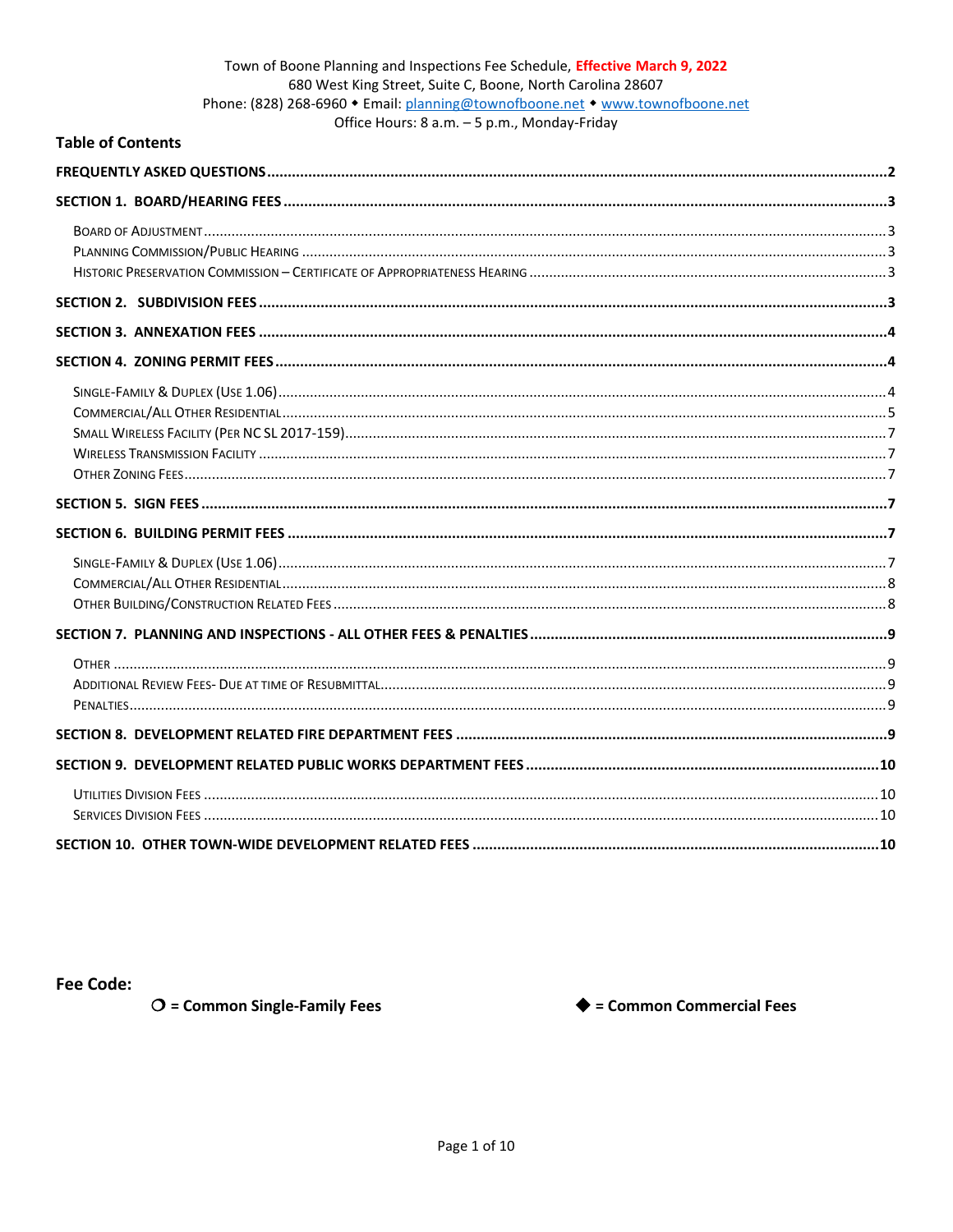#### <span id="page-1-0"></span>**Frequently Asked Questions**

Many projects require Town of Boone permits before construction may commence. The permit and inspection process is designed to ensure that the development of land and construction of buildings are in compliance with applicable codes. Please see below for additional guidance on how to use this fee schedule. For any questions on whether or not a permit is required or for more information on a permit, please contact the Town of Boone Planning and Inspections Department.

**When are fees due?** Fees are due when the application is submitted. Any additional fees assessed prior to the issuance of a permit shall be paid prior to the release of the requested permit, and any subsequent fees assessed shall be paid prior to the final inspection, issuance of a certificate of compliance, or issuance of a certificate of occupancy.

**Fee Responsibility & Communications.** The applicant shall be responsible for all associated fees. Additionally, all communications will only be sent to the applicant.

**Inspection Fees.** Where the Department stipulates a maximum number of inspections for a permit, applicants requiring inspections beyond that count incur an added charge per inspection.

A re-inspection fee shall be assessed when the project is not ready for inspection, deficiencies exist or access to the site is not available at the time the inspection has been scheduled to be conducted.

**Other Town Department Fees.** Fees may be collected on behalf of other Town of Boone Departments for project reviews and inspections as listed herein.

**Refund Requests.** Refund requests shall be submitted in writing from the applicant. Refund requests for applications not yet reviewed will be processed at 10% of permit costs (up to \$100.00 per permit) to cover administrative costs. All other refund requests will be reviewed by the Director or his/her designee, who shall evaluate the amount of work completed by the Town as compared to the cost of the permit to ensure the Town has recovered the costs incurred with the processing, review, and inspections associated with the application.

**Application Review Time Policy.** The Town will strive to process all submittals in a timely fashion, with the knowledge that some submittals are more complex and will require additional review time than those set forth below. Additionally, applications are processed in the order in which they are received. See below for estimated review times (please note, the day of submittal is not counted in the estimated review time):

| <b>Application Type</b>                    | <b>Estimated Review Time</b> | <b>Application Type</b>                          | <b>Estimated Review Time</b> |
|--------------------------------------------|------------------------------|--------------------------------------------------|------------------------------|
| Residential Accessory Solar Energy Systems | 3 business days              | <b>Commercial Accessory Solar Energy Systems</b> | 10 business days             |
| Sign Permits                               | 5 business days              | Board/Hearing                                    | 25 business days             |
| Short-Form Building Permit                 | 5 business days              | Commercial                                       | 25 business days             |
| Single-Family                              | 10 business days             | All Other                                        | 20 business days             |

Please note, subsequent reviews times are anticipated to be shorter than the initial application review.

Submittals which contain any of the following elements may require additional review time: properties located in a B1 zoning district, Department of Insurance review, encroachment agreements, geologic hazard, historic landmark, historic district, special flood hazard area, steep (or very steep) slope, traffic impact analysis, watershed, viewshed.

**Review Fees.** Each application is allowed two (2) reviews under the initial fee, the first review and a second (2nd) review if revisions or supplemental information is required based upon the first review. Each subsequent review after the 2nd review will be charged at 50% of the original fees charged for the application. These fees shall be paid at the time of resubmittal.

**Working without Permits Penalty.** Initial submittal fees are doubled if the activity or site change requested has already occurred or has been started unless the Director or his/her designee finds that there are mitigating circumstances.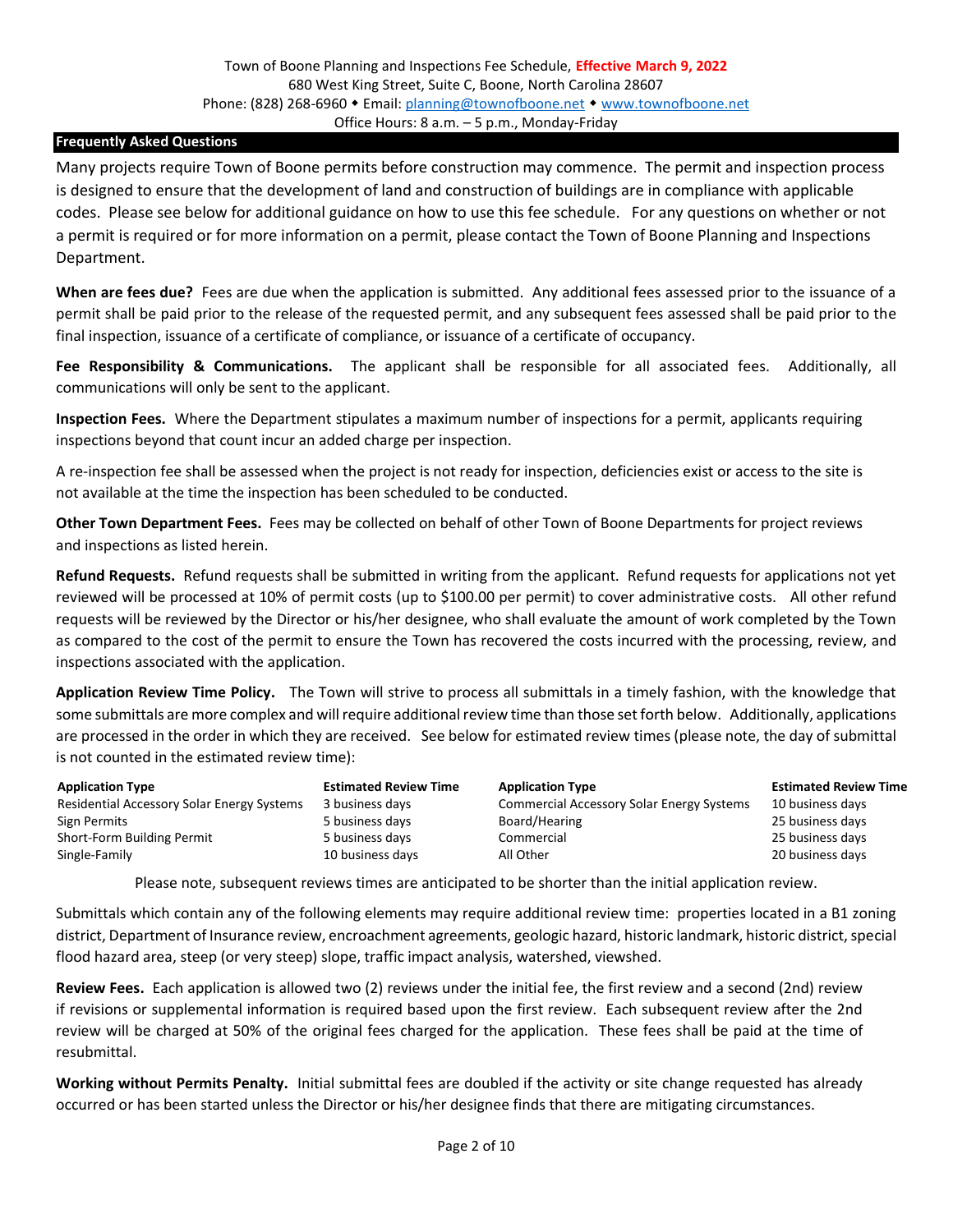### <span id="page-2-0"></span>**SECTION 1. BOARD/HEARING FEES**

<span id="page-2-4"></span><span id="page-2-3"></span><span id="page-2-2"></span><span id="page-2-1"></span>

| <b>Board of Adjustment</b>                                                                                                                                                    |            |
|-------------------------------------------------------------------------------------------------------------------------------------------------------------------------------|------------|
| Special Use Permit - Base Fee                                                                                                                                                 | \$770.00   |
| + \$0.69 per Adjacent Property Owner Notification letter                                                                                                                      | TBD        |
| + Prorated cost of legal advertising for case                                                                                                                                 | <b>TBD</b> |
| Variance - Base Fee (per requested variance)                                                                                                                                  | \$506.00   |
| + \$0.69 per Adjacent Property Owner Notification letter                                                                                                                      | <b>TBD</b> |
| + Prorated cost of legal advertising for case                                                                                                                                 | <b>TBD</b> |
| Appeal of Administrative Decision - Base Fee                                                                                                                                  | \$440.00   |
| + \$0.69 per Adjacent Property Owner Notification letter                                                                                                                      | <b>TBD</b> |
| + Prorated cost of legal advertising for case                                                                                                                                 | <b>TBD</b> |
| Major Subdivision Preliminary Plat Review - Base Fee                                                                                                                          | \$770.00   |
| + \$0.69 per Adjacent Property Owner Notification letter                                                                                                                      | TBD        |
| + Prorated cost of legal advertising for case                                                                                                                                 | <b>TBD</b> |
| <b>Planning Commission/Public Hearing</b>                                                                                                                                     |            |
| <b>Text Amendment - Base Fee</b>                                                                                                                                              | \$440.00   |
| General Use Zoning Map Amendment - Base Fee                                                                                                                                   | \$374.00   |
| + \$0.69 per Adjacent Property Owner Notification letter                                                                                                                      | <b>TBD</b> |
| + Prorated cost of legal advertising for Case                                                                                                                                 | <b>TBD</b> |
| Conditional District Zoning Map Amendment - Base Fee                                                                                                                          | \$842.00   |
| + \$0.69 per Adjacent Property Owner Notification letter                                                                                                                      | TBD        |
| + Prorated cost of legal advertising for Case                                                                                                                                 | <b>TBD</b> |
| Historic Preservation Commission - Certificate of Appropriateness Hearing                                                                                                     |            |
| Certificate of Appropriateness - Base Fee<br>Note: The current base fee of \$374.00 for the Certificate of Appropriateness has been reduced to \$100.00 until September 2022. | \$100.00*  |
| + \$0.69 per Adjacent Property Owner Notification letter                                                                                                                      | <b>TBD</b> |
| + Prorated cost of legal advertising for Case                                                                                                                                 | <b>TBD</b> |
| <b>SECTION 2. SUBDIVISION FEES</b>                                                                                                                                            |            |
| <b>Exempt Division of Land</b>                                                                                                                                                | \$83.00    |
| + Water Supply Watershed Review                                                                                                                                               | \$17.00    |
| <b>Minor Subdivision</b>                                                                                                                                                      | \$149.00   |
| + Water Supply Watershed Review                                                                                                                                               | \$17.00    |
| <b>Major Subdivision Final Plat</b>                                                                                                                                           | \$253.00   |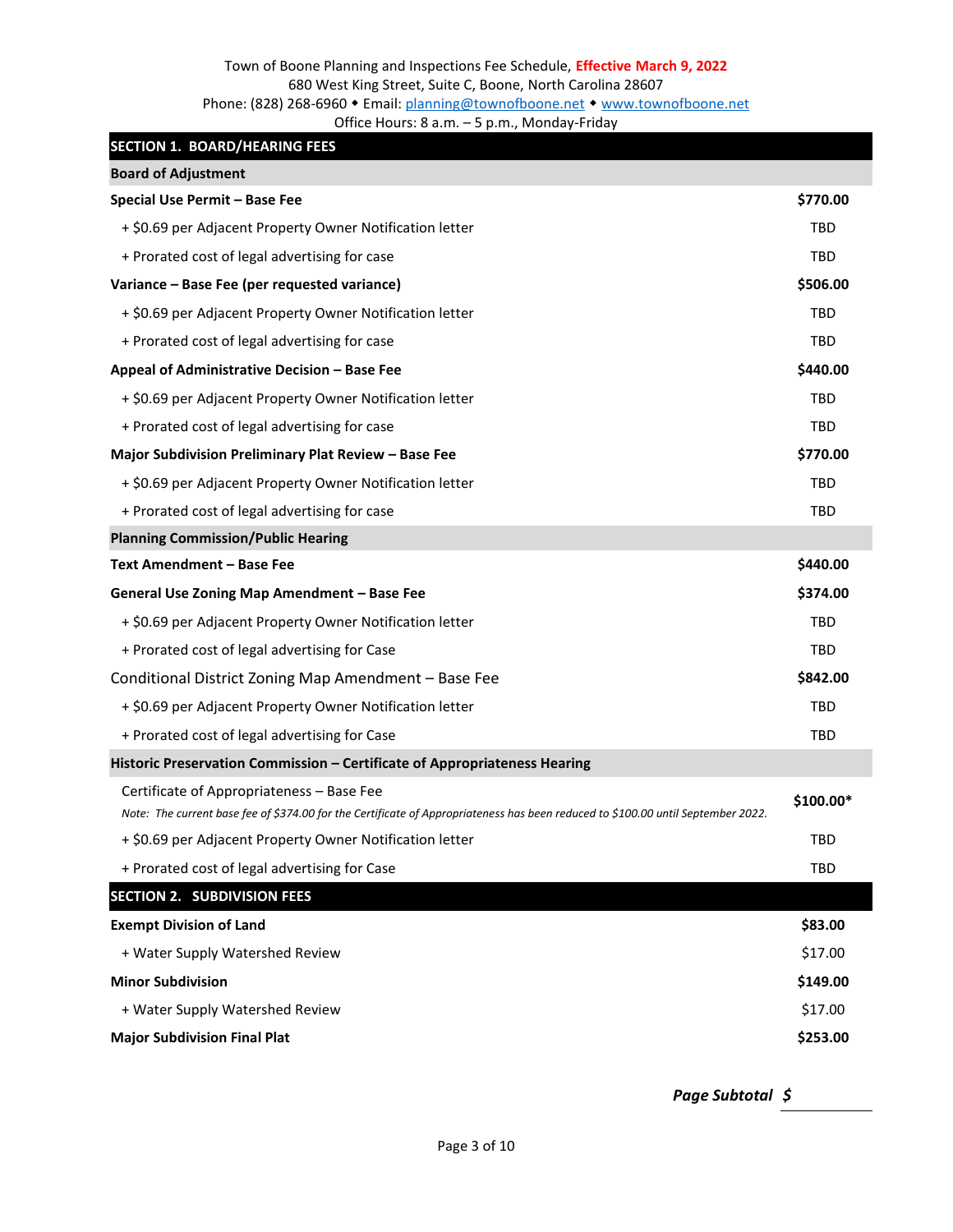### Town of Boone Planning and Inspections Fee Schedule, **Effective March 9, 2022** 680 West King Street, Suite C, Boone, North Carolina 28607 Phone: (828) 268-6960 • Email[: planning@townofboone.net](mailto:planning@townofboone.net) • [www.townofboone.net](http://www.townofboone.net/)

<span id="page-3-4"></span><span id="page-3-3"></span>Office Hours: 8 a.m. – 5 p.m., Monday-Friday

<span id="page-3-2"></span><span id="page-3-1"></span><span id="page-3-0"></span>

|         | <b>SECTION 3. ANNEXATION FEES</b>                                                               |            |
|---------|-------------------------------------------------------------------------------------------------|------------|
|         | <b>Voluntary Annexation Petition- Base Fee</b>                                                  | \$231.00   |
|         | + Cost of legal advertising for Case (fee due prior to date of public hearing)                  | <b>TBD</b> |
|         | <b>SECTION 4. ZONING PERMIT FEES</b>                                                            |            |
|         | Single-Family & Duplex (Use 1.06)                                                               |            |
| $\circ$ | New Construction & Additions with $< 1$ acre of land disturbance – Base Fee                     | \$236.00   |
|         | If triggered, the following fees shall be assessed in addition to the base fee set forth above. |            |
|         | $+$ Land disturbance $\geq 1$ acre, per acre or part thereof                                    | \$66.00    |
|         | + Minor Special Flood Hazard Review <sup>1</sup>                                                | \$33.00    |
|         | + Major Special Flood Hazard Review <sup>2</sup>                                                | \$154.00   |
|         | + Water Supply Watershed Review                                                                 | \$17.00    |
|         | + Viewshed Protection Overlay Review                                                            | \$17.00    |
|         | + Steep or Very Steep Slope Review                                                              | \$17.00    |
|         | $\circ$ Accessory Use or Change of Use with $\lt 1$ acre of land disturbance – Base Fee         | \$194.00   |
|         | If triggered, the following fees shall be assessed in addition to the base fee set forth above. |            |
|         | + Land disturbance ≥ 1 acre, per acre or part thereof                                           | \$66.00    |
|         | + Minor Special Flood Hazard Review <sup>1</sup>                                                | \$33.00    |
|         | + Major Special Flood Hazard Review <sup>2</sup>                                                | \$154.00   |
|         | + Water Supply Watershed Review                                                                 | \$17.00    |
|         | + Viewshed Protection Overlay Review                                                            | \$17.00    |
|         | + Steep or Very Steep Slope Review                                                              | \$17.00    |
|         | $\circ$ Open Decks, Parking/Yard Modifications, Sheds w/ < 1 acre of land disturbance -Base Fee | \$121.00   |
|         | If triggered, the following fees shall be assessed in addition to the base fee set forth above. |            |
|         | $+$ Land disturbance $\geq 1$ acre, per acre or part thereof                                    | \$66.00    |
|         | + Minor Special Flood Hazard Review <sup>1</sup>                                                | \$33.00    |
|         | + Major Special Flood Hazard Review <sup>2</sup>                                                | \$154.00   |
|         | + Water Supply Watershed Review                                                                 | \$17.00    |
|         | + Viewshed Protection Overlay Review                                                            | \$17.00    |
|         | + Steep or Very Steep Slope Review                                                              | \$17.00    |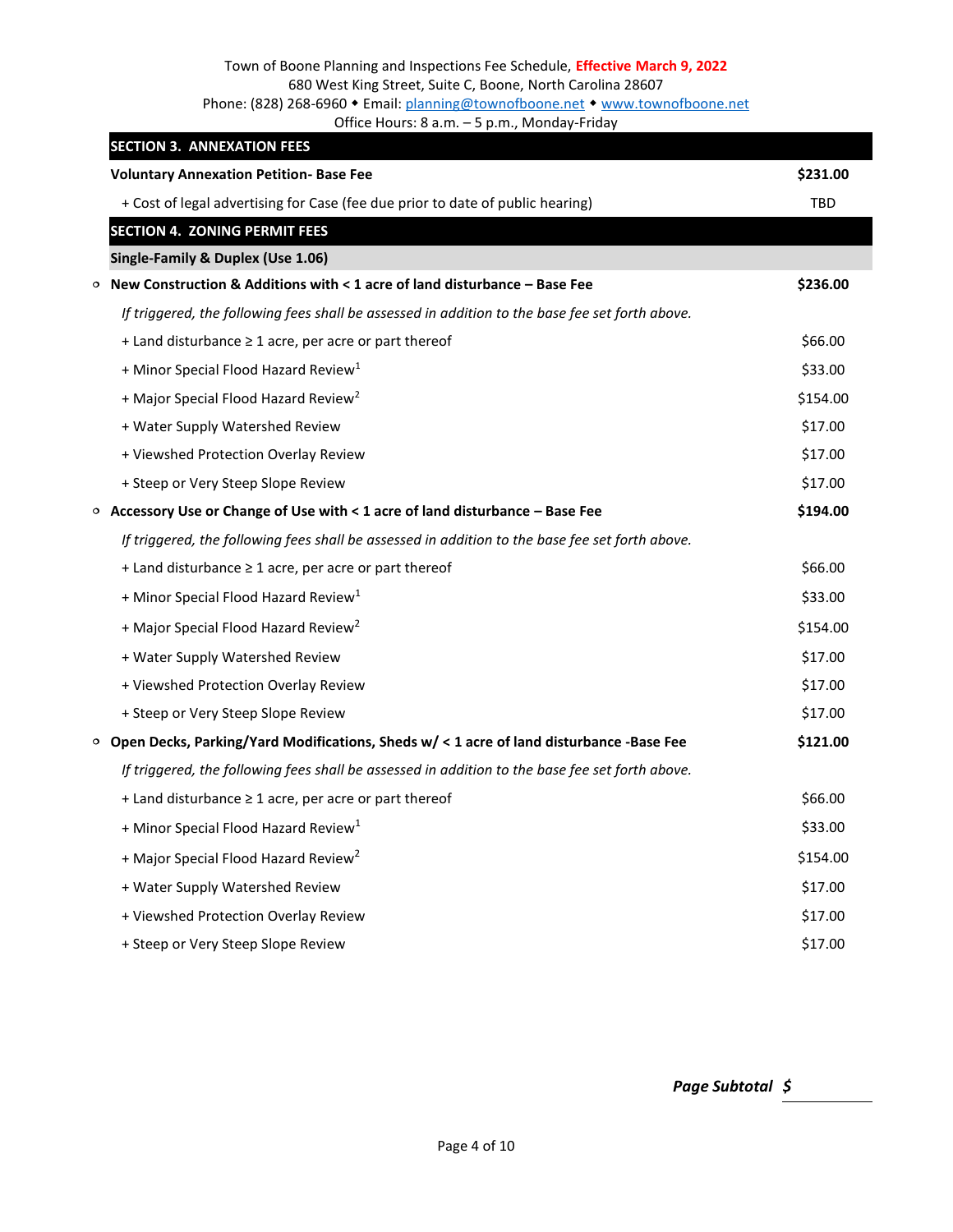## Town of Boone Planning and Inspections Fee Schedule, **Effective March 9, 2022** 680 West King Street, Suite C, Boone, North Carolina 28607 Phone: (828) 268-6960 • Email[: planning@townofboone.net](mailto:planning@townofboone.net) • [www.townofboone.net](http://www.townofboone.net/)

Office Hours: 8 a.m. – 5 p.m., Monday-Friday

<span id="page-4-0"></span>

| <b>Commercial/All Other Residential</b>                                                         |          |
|-------------------------------------------------------------------------------------------------|----------|
| New Construction, Additions, Accessory Structures - Base Fee                                    | \$517.00 |
| (< 1 acre of land disturbance, $\leq$ 2,500 total building square footage)                      |          |
| If triggered, the following fees shall be assessed in addition to the base fee set forth above. |          |
| + Land disturbance $\geq 1$ acre, per acre or part thereof                                      | \$303.00 |
| + Minor Special Flood Hazard Review <sup>1</sup>                                                | \$33.00  |
| + Major Special Flood Hazard Review <sup>2</sup>                                                | \$226.00 |
| + Water Supply Watershed Review                                                                 | \$33.00  |
| + Viewshed Protection Overlay Review                                                            | \$33.00  |
| + Steep or Very Steep Slope Review                                                              | \$33.00  |
| New Construction, Additions, Accessory Structures - Base Fee                                    | \$616.00 |
| (< 1 acre of land disturbance, 2,501-20,000 total building square footage)                      |          |
| + Land disturbance $\geq 1$ acre, per acre or part thereof                                      | \$303.00 |
| + Minor Special Flood Hazard Review <sup>1</sup>                                                | \$33.00  |
| + Major Special Flood Hazard Review <sup>2</sup>                                                | \$226.00 |
| + Water Supply Watershed Review                                                                 | \$33.00  |
| + Viewshed Protection Overlay Review                                                            | \$33.00  |
| + Steep or Very Steep Slope Review                                                              | \$33.00  |
| New Construction, Additions, Accessory Structures - Base Fee                                    | \$880.00 |
| (< 1 acre of land disturbance, > 20,000 total building square footage)                          |          |
| If triggered, the following fees shall be assessed in addition to the base fee set forth above. |          |
| + Land disturbance $\geq 1$ acre, per acre or part thereof                                      | \$303.00 |
| + Minor Special Flood Hazard Review <sup>1</sup>                                                | \$33.00  |
| + Major Special Flood Hazard Review <sup>2</sup>                                                | \$226.00 |
| + Water Supply Watershed Review                                                                 | \$33.00  |
| + Viewshed Protection Overlay Review                                                            | \$33.00  |
| + Steep or Very Steep Slope Review                                                              | \$33.00  |
| Change of Use, no site plan review required - Base Fee                                          | \$121.00 |
| If triggered, the following fees shall be assessed in addition to the base fee set forth above. |          |
| + Minor Special Flood Hazard Review <sup>1</sup>                                                | \$33.00  |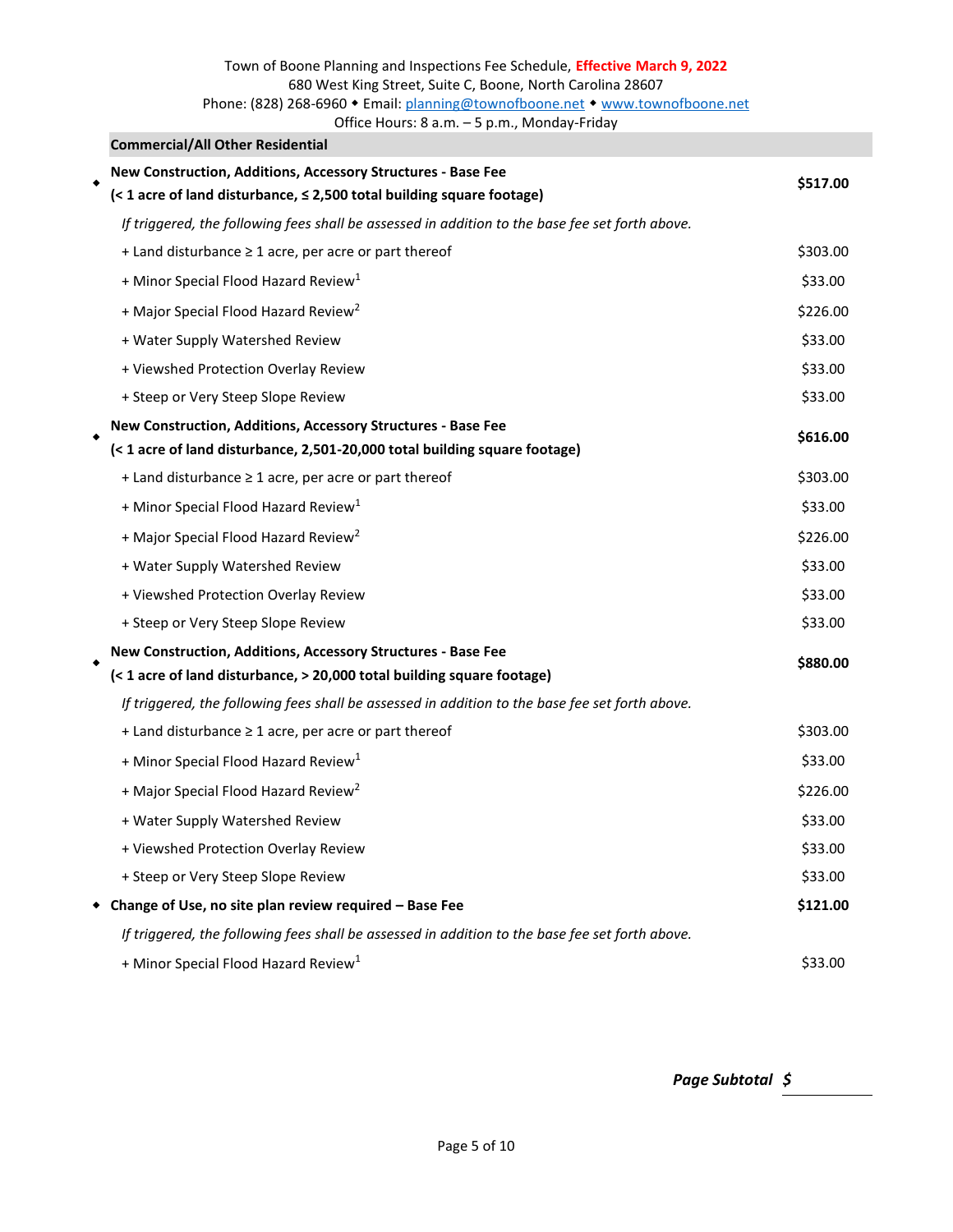| Town of Boone Planning and Inspections Fee Schedule, Effective March 9, 2022<br>680 West King Street, Suite C, Boone, North Carolina 28607<br>Phone: (828) 268-6960 • Email: planning@townofboone.net • www.townofboone.net<br>Office Hours: 8 a.m. - 5 p.m., Monday-Friday<br>Change of Use or Renovation - Site Plan Review Required (Tier 1) - Base Fee<br>Project cost (not including maintenance & repair, with exceptions for work in SFHA) is over 10% of total<br>development value. Fee also covers work which requires site plan approval for projects with project costs which are<br>less than 10% of total development value. See Project Manager for assistance in determining fee. | \$220.00 |
|---------------------------------------------------------------------------------------------------------------------------------------------------------------------------------------------------------------------------------------------------------------------------------------------------------------------------------------------------------------------------------------------------------------------------------------------------------------------------------------------------------------------------------------------------------------------------------------------------------------------------------------------------------------------------------------------------|----------|
| If triggered, the following fees shall be assessed in addition to the base fee set forth above.                                                                                                                                                                                                                                                                                                                                                                                                                                                                                                                                                                                                   |          |
| + Land disturbance ≥ 1 acre, per acre or part thereof                                                                                                                                                                                                                                                                                                                                                                                                                                                                                                                                                                                                                                             | \$303.00 |
| + Minor Special Flood Hazard Review <sup>1</sup>                                                                                                                                                                                                                                                                                                                                                                                                                                                                                                                                                                                                                                                  | \$33.00  |
| + Major Special Flood Hazard Review <sup>2</sup>                                                                                                                                                                                                                                                                                                                                                                                                                                                                                                                                                                                                                                                  | \$226.00 |
| + Water Supply Watershed Review                                                                                                                                                                                                                                                                                                                                                                                                                                                                                                                                                                                                                                                                   | \$33.00  |
| + Viewshed Protection Overlay Review                                                                                                                                                                                                                                                                                                                                                                                                                                                                                                                                                                                                                                                              | \$33.00  |
| + Steep or Very Steep Slope Review                                                                                                                                                                                                                                                                                                                                                                                                                                                                                                                                                                                                                                                                | \$33.00  |
| Change of Use or Renovation - Site Plan Review Required (Tier 2) - Base Fee<br>◆ Project cost (not including maintenance & repair, with exceptions for work in SFHA) is over 25% of total<br>development value. See Project Manager for assistance in determining fee.                                                                                                                                                                                                                                                                                                                                                                                                                            | \$330.00 |
| If triggered, the following fees shall be assessed in addition to the base fee set forth above.                                                                                                                                                                                                                                                                                                                                                                                                                                                                                                                                                                                                   |          |
| + Land disturbance $\geq 1$ acre, per acre or part thereof                                                                                                                                                                                                                                                                                                                                                                                                                                                                                                                                                                                                                                        | \$303.00 |
| + Minor Special Flood Hazard Review <sup>1</sup>                                                                                                                                                                                                                                                                                                                                                                                                                                                                                                                                                                                                                                                  | \$33.00  |
| + Major Special Flood Hazard Review <sup>2</sup>                                                                                                                                                                                                                                                                                                                                                                                                                                                                                                                                                                                                                                                  | \$226.00 |
| + Water Supply Watershed Review                                                                                                                                                                                                                                                                                                                                                                                                                                                                                                                                                                                                                                                                   | \$33.00  |
| + Viewshed Protection Overlay Review                                                                                                                                                                                                                                                                                                                                                                                                                                                                                                                                                                                                                                                              | \$33.00  |
| + Steep or Very Steep Slope Review                                                                                                                                                                                                                                                                                                                                                                                                                                                                                                                                                                                                                                                                | \$33.00  |
| Change of Use or Renovation - Site Plan Review Required (Tier 3) - Base Fee<br>◆ Project cost (not including maintenance & repair, with exceptions for work in SFHA) is over 50% of total<br>development value. See Project Manager for assistance in determining fee.                                                                                                                                                                                                                                                                                                                                                                                                                            | \$440.00 |
| If triggered, the following fees shall be assessed in addition to the base fee set forth above.                                                                                                                                                                                                                                                                                                                                                                                                                                                                                                                                                                                                   |          |
| +Land disturbance $\geq 1$ acre, per acre or part thereof                                                                                                                                                                                                                                                                                                                                                                                                                                                                                                                                                                                                                                         | \$303.00 |
| +Minor Special Flood Hazard Review <sup>1</sup>                                                                                                                                                                                                                                                                                                                                                                                                                                                                                                                                                                                                                                                   | \$33.00  |
| +Major Special Flood Hazard Review <sup>2</sup>                                                                                                                                                                                                                                                                                                                                                                                                                                                                                                                                                                                                                                                   | \$226.00 |
| +Water Supply Watershed Review                                                                                                                                                                                                                                                                                                                                                                                                                                                                                                                                                                                                                                                                    | \$33.00  |
| + Viewshed Protection Overlay Review                                                                                                                                                                                                                                                                                                                                                                                                                                                                                                                                                                                                                                                              | \$33.00  |
| + Steep or Very Steep Slope Review                                                                                                                                                                                                                                                                                                                                                                                                                                                                                                                                                                                                                                                                | \$33.00  |
| Change of Use or Renovation - Site Plan Review Required (Tier 4) - See Fees for New Construction<br>Project cost (not including maintenance & repair, with exceptions for work in SFHA) is over 75% of total development value. See<br>Project Manager for assistance in determining fee.                                                                                                                                                                                                                                                                                                                                                                                                         |          |
| • Lighting, Parking, Landscape Modifications or Culvert Repair (modification of existing infrastructure)                                                                                                                                                                                                                                                                                                                                                                                                                                                                                                                                                                                          | \$165.00 |
| Accessory Structure - See Fees for New Construction                                                                                                                                                                                                                                                                                                                                                                                                                                                                                                                                                                                                                                               |          |
| <b>Special Flood Hazard Area - Map Revisions/Amendments</b>                                                                                                                                                                                                                                                                                                                                                                                                                                                                                                                                                                                                                                       | \$300.00 |
| + \$0.69 per property owner notification letter                                                                                                                                                                                                                                                                                                                                                                                                                                                                                                                                                                                                                                                   | TBD      |
| + Cost of Legal Advertising                                                                                                                                                                                                                                                                                                                                                                                                                                                                                                                                                                                                                                                                       | TBD      |
| Page Subtotal \$                                                                                                                                                                                                                                                                                                                                                                                                                                                                                                                                                                                                                                                                                  |          |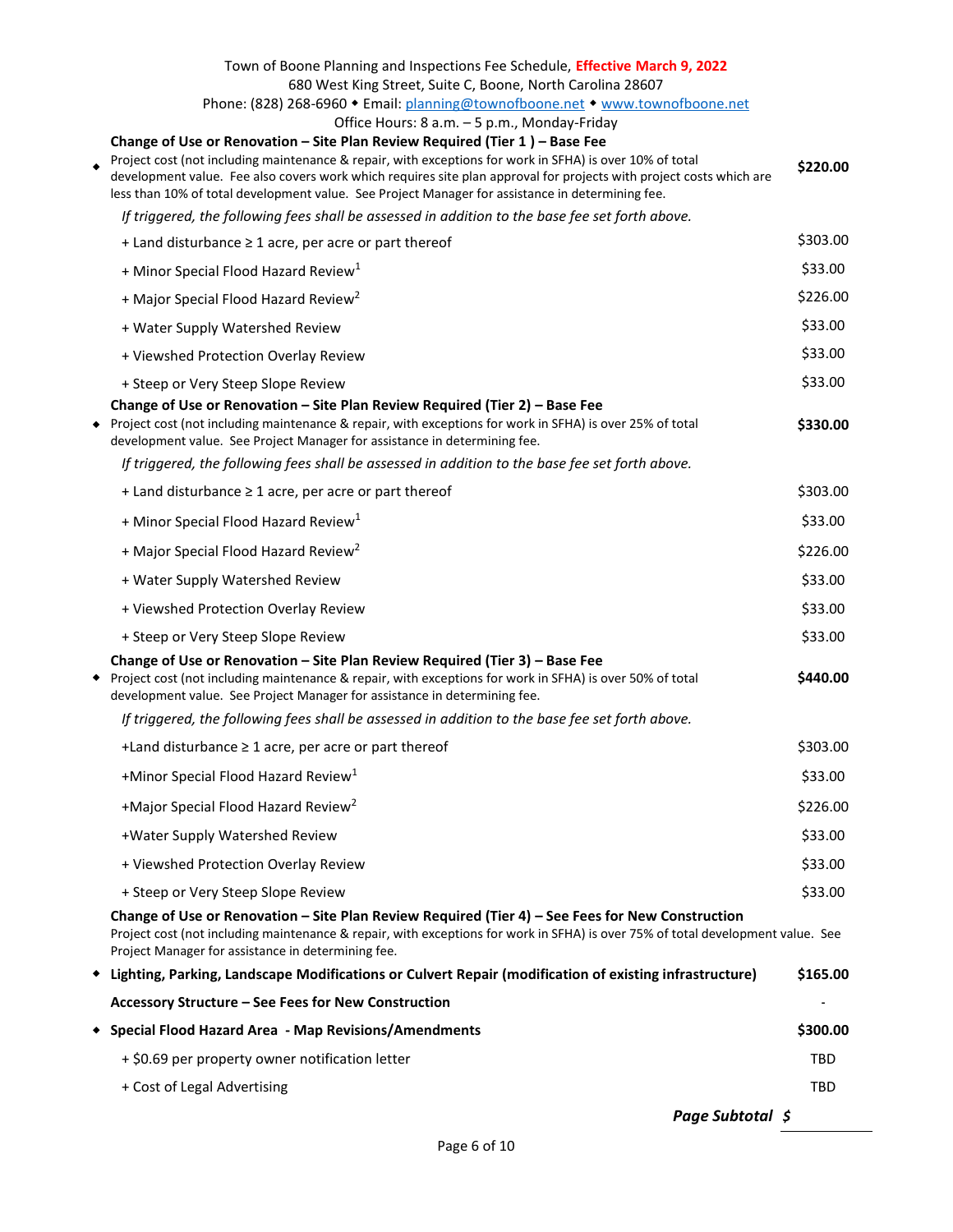# Town of Boone Planning and Inspections Fee Schedule, **Effective March 9, 2022** 680 West King Street, Suite C, Boone, North Carolina 28607 Phone: (828) 268-6960 • Email[: planning@townofboone.net](mailto:planning@townofboone.net) • [www.townofboone.net](http://www.townofboone.net/)

<span id="page-6-6"></span>

| Office Hours: 8 a.m. - 5 p.m., Monday-Friday |  |  |
|----------------------------------------------|--|--|
|                                              |  |  |

<span id="page-6-5"></span><span id="page-6-4"></span><span id="page-6-3"></span><span id="page-6-2"></span><span id="page-6-1"></span><span id="page-6-0"></span>

| Small Wireless Facility (Per NC SL 2017-159)                                                    |                  |
|-------------------------------------------------------------------------------------------------|------------------|
| Technical Fee (applied to first facility in each batch of 25)                                   | \$500.00         |
| +Facilities 1-5 (in the same batch)                                                             | \$100.00         |
| +Facilities 6-25 (in the same batch)                                                            | \$50.00          |
| <b>Wireless Transmission Facility</b>                                                           |                  |
| <b>Co-location or Eligible Facility Modification</b>                                            | \$187.00         |
| <b>All Others</b>                                                                               | \$675.00         |
| If triggered, the following fees shall be assessed in addition to the base fee set forth above. |                  |
| +Land disturbance $\geq 1$ acre, per acre or part thereof                                       | \$303.00         |
| +Special Flood Hazard Review Minor                                                              | \$33.00          |
| +Special Flood Hazard Review Major                                                              | \$226.00         |
| +Water Supply Watershed Review                                                                  | \$33.00          |
| + Viewshed Protection Overlay Review                                                            | \$33.00          |
| + Steep or Very Steep Slope Review                                                              | \$33.00          |
| <b>Other Zoning Fees</b>                                                                        |                  |
| <b>Home Occupation</b>                                                                          | \$100.00         |
| <b>Zoning Confirmation Letter</b>                                                               | \$132.00         |
| <b>Pavement Sealant</b>                                                                         | \$128.00         |
| + Additional Inspection for Pavement Sealant with Coal Tar                                      | \$55.00          |
| <b>Statement of Conformity</b>                                                                  | \$100.00         |
| <b>Neighborhood Conservation District Parking Sticker</b>                                       | <b>No Charge</b> |
| <b>SECTION 5. SIGN FEES</b>                                                                     |                  |
| ◆ Permanent Sign, per sign                                                                      | \$182.00         |
| +Additional Fee for Freestanding Sign                                                           | \$55.00          |
| +Additional Fee for Lighted Sign                                                                | \$55.00          |
| <b>SECTION 6. BUILDING PERMIT FEES</b>                                                          |                  |
| Single-Family & Duplex (Use 1.06)                                                               |                  |
| $\circ$ New Construction up to 2,500 square feet                                                | \$491.00         |
| + Additional fee each square foot over 2,500 square feet                                        | \$0.152          |
| + Homeowners Recovery Fee <sup>3</sup>                                                          | \$10.00          |
| $\circ$ Addition, Renovation, Repair; separate charge for each inspection trip                  | \$94.00          |
| + Homeowners Recovery Fee <sup>3</sup>                                                          | \$10.00          |
| + \$55.00 per inspection trip                                                                   | TBD              |
| +Renovations & Repair Minor Special Flood Hazard Area Review                                    | \$33.00          |
|                                                                                                 |                  |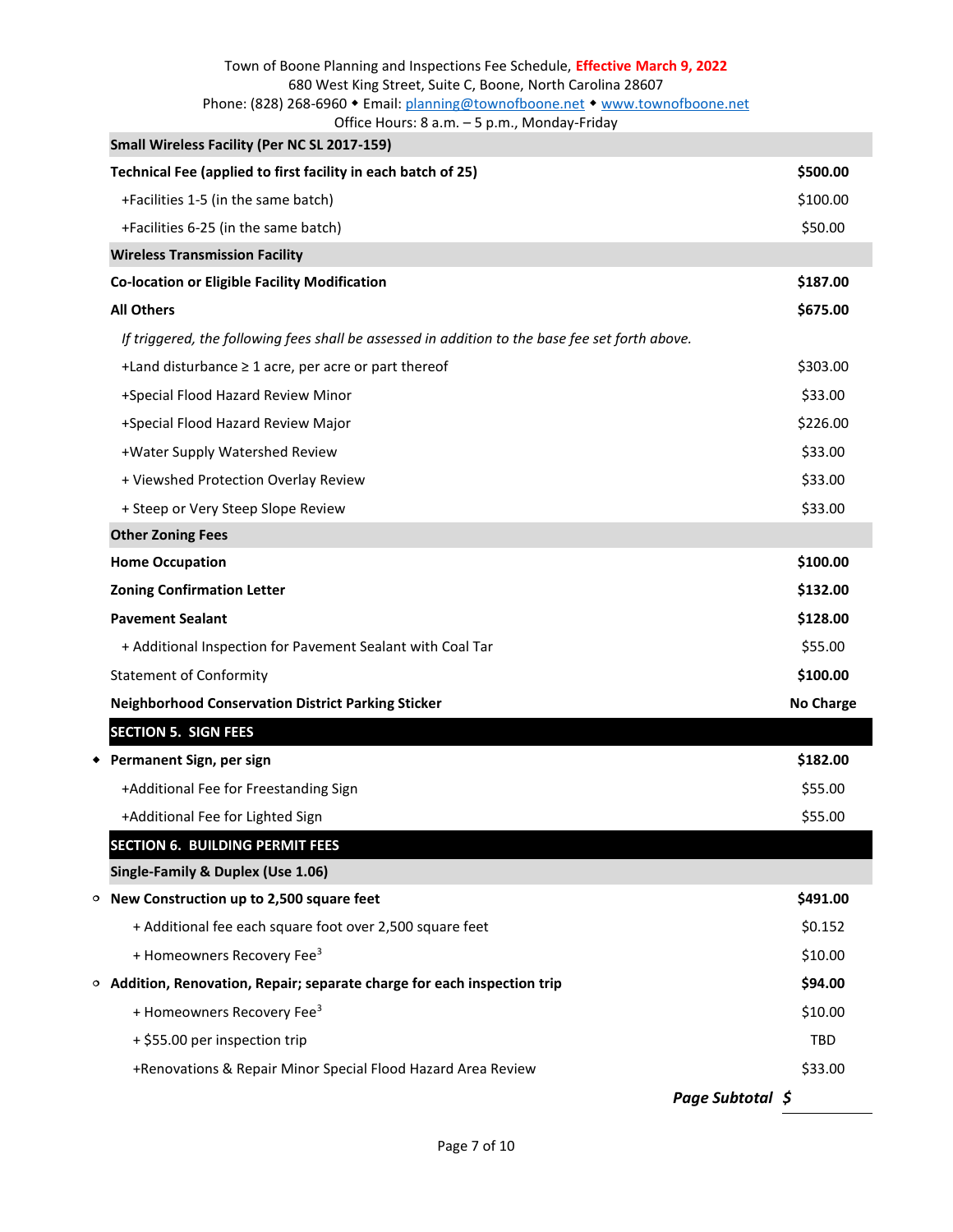<span id="page-7-1"></span><span id="page-7-0"></span>

|         | Town of Boone Planning and Inspections Fee Schedule, Effective March 9, 2022<br>680 West King Street, Suite C, Boone, North Carolina 28607                                                                |                             |
|---------|-----------------------------------------------------------------------------------------------------------------------------------------------------------------------------------------------------------|-----------------------------|
|         | Phone: (828) 268-6960 • Email: planning@townofboone.net • www.townofboone.net<br>Office Hours: 8 a.m. - 5 p.m., Monday-Friday                                                                             |                             |
| $\circ$ | <b>Manufactured Home in Park (Inclusive of Zoning Review)</b>                                                                                                                                             | \$308.00                    |
|         | + Minor Special Flood Hazard Review <sup>1</sup>                                                                                                                                                          | \$33.00                     |
|         | + Major Special Flood Hazard Review <sup>2</sup>                                                                                                                                                          | \$226.00                    |
|         | <b>Commercial/All Other Residential</b>                                                                                                                                                                   |                             |
|         | <b>New Construction Base Fee</b>                                                                                                                                                                          | \$622.00                    |
|         | + Per Square Foot                                                                                                                                                                                         | \$0.273 x                   |
|         | <b>Addition, Renovation &amp; Repair- Base Fee</b><br>(1-5,000 square feet total building square footage)<br>+\$55.00 per inspection trip                                                                 | \$187.00<br>TBD             |
|         | +Renovation & Repair Minor Special Flood Hazard Area Review (if Major SFHA review triggered, a separate<br>zoning permit is required.) $1$                                                                | \$33.00                     |
|         | Addition, Renovation & Repair- Base Fee<br>(5,001 - 20,000 square feet of total building)<br>+\$55.00 per inspection trip                                                                                 | \$314.00                    |
|         |                                                                                                                                                                                                           | TBD                         |
|         | +Renovation & Repair Minor Special Flood Hazard Area Review (if Major SFHA review triggered, a separate<br>zoning permit is required.) $1$                                                                | \$33.00                     |
|         | Addition, Renovation & Repair- Base Fee<br>(20,001+ square feet of total building)<br>+\$55.00 per inspection trip                                                                                        | \$622.00                    |
|         |                                                                                                                                                                                                           | TBD                         |
|         | +Renovation & Repair Minor Special Flood Hazard Area Review (if Major SFHA review triggered, a separate<br>zoning permit is required.) <sup>1</sup>                                                       | \$33.00                     |
|         | • Change of Occupancy – no modification to building necessary                                                                                                                                             | \$127.00                    |
|         | Change of Occupancy with renovations. See Addition, Renovation & Repair Fees                                                                                                                              |                             |
|         | <b>Other Building/Construction Related Fees</b>                                                                                                                                                           |                             |
|         | Equipment Changeout; per unit charge; includes 1 inspection.                                                                                                                                              | \$132.00                    |
|         | + \$55.00 per inspection trip after 1st                                                                                                                                                                   | <b>TBD</b>                  |
|         | +Minor Special Flood Hazard Area Review (if Major SFHA review triggered, a separate zoning permit is required.) <sup>1</sup>                                                                              | \$33.00                     |
|         | <b>Renovation &amp; Repair Small Project Work</b>                                                                                                                                                         |                             |
|         | This fee is for a project that involves only one trade (electrical, gas, mechanical, plumbing) for changes to<br>existing systems where the project cost is less than \$30,000.00. Includes 1 inspection. | \$132.00                    |
|         | + \$55.00 per inspection trip after 1st                                                                                                                                                                   | TBD                         |
|         | +Minor Special Flood Hazard Area Review (if Major SFHA review triggered, a separate zoning permit is required.) <sup>1</sup>                                                                              | \$33.00                     |
|         | <b>Construction Trailer (Inclusive of Zoning Review)</b>                                                                                                                                                  | \$143.00                    |
|         | +Minor Special Flood Hazard Area Review (if Major SFHA review triggered, a separate zoning permit is required.) <sup>1</sup>                                                                              | \$33.00                     |
|         | <b>Total Demolition/Moving</b><br>At Risk Special Footing/Foundations<br>+\$55.00 per inspection trip                                                                                                     | \$132.00<br>\$215.00<br>TBD |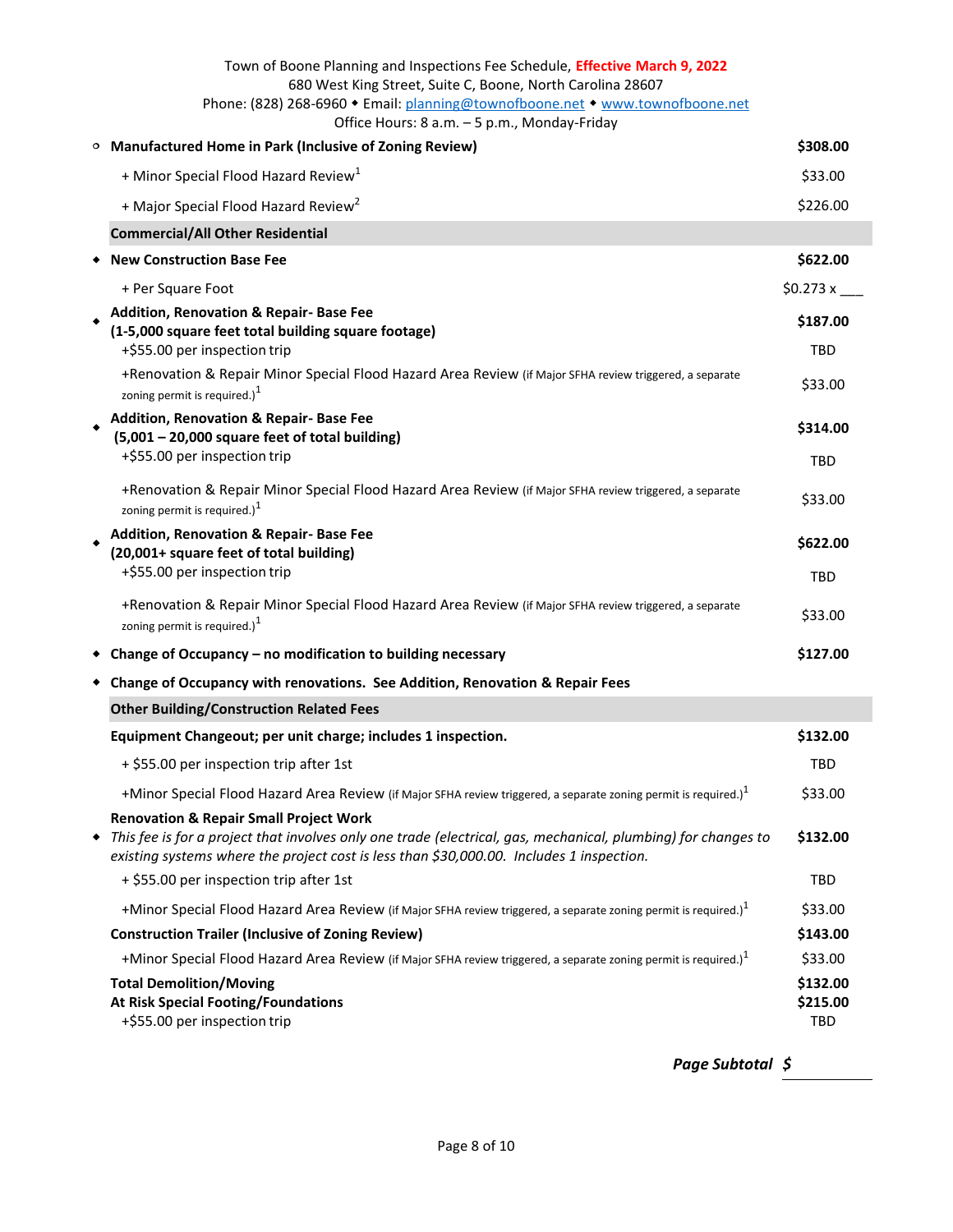<span id="page-8-4"></span><span id="page-8-3"></span><span id="page-8-2"></span><span id="page-8-1"></span><span id="page-8-0"></span>

| SECTION 7. PLANNING AND INSPECTIONS - ALL OTHER FEES & PENALTIES                                                                                                                   |                                    |               |
|------------------------------------------------------------------------------------------------------------------------------------------------------------------------------------|------------------------------------|---------------|
| <b>Other</b>                                                                                                                                                                       |                                    |               |
| <b>Miscellaneous</b>                                                                                                                                                               |                                    | \$83.00       |
| <b>ABC Compliance Inspection</b>                                                                                                                                                   |                                    | \$193.00      |
| <b>Accessory Electric Vehicle Charging System</b>                                                                                                                                  |                                    | <b>No Fee</b> |
| <b>Accessory Solar Energy System</b>                                                                                                                                               |                                    | No Fee        |
| <b>Additional Review Fees- Due at time of Resubmittal</b>                                                                                                                          |                                    |               |
| Subsequent Zoning Review Fee for each review after 2nd, 50% of original fees<br>Subsequent Building Review Fee for each review after 2nd, 50% of original fees<br><b>Penalties</b> |                                    |               |
| Working without Permits @ double the permit cost (per permit for both building and zoning)                                                                                         |                                    |               |
| Other Zoning Penalties - See UDO Section 12.07                                                                                                                                     |                                    |               |
| Other Town Code Penalties - See Appropriate Town Code Reference                                                                                                                    |                                    |               |
| SECTION 8. DEVELOPMENT RELATED FIRE DEPARTMENT FEES                                                                                                                                |                                    |               |
| * New Construction (per square foot)                                                                                                                                               |                                    | \$0.03 $x$    |
| <b>*</b> Building Permit Renovation Review Fee                                                                                                                                     |                                    | \$50.00       |
| ◆ Multi-Family and Commercial Zoning - Site Plan Review                                                                                                                            |                                    | \$75.00       |
| ◆ New Fire Alarm System up to 10,000 square feet                                                                                                                                   |                                    | \$100.00      |
| + Additional fee each square foot over 10,000 square feet                                                                                                                          |                                    | \$0.01        |
| ◆ Fire Alarm System Renovation                                                                                                                                                     |                                    | \$50.00       |
| * New Fixed Fire Suppression System                                                                                                                                                |                                    | \$100.00      |
| ◆ Fixed Suppression System Renovation                                                                                                                                              |                                    | \$50.00       |
| ◆ New Sprinkler System up to 10,000 square feet                                                                                                                                    |                                    | \$200.00      |
| + Additional fee each square foot over 10,000 square feet                                                                                                                          |                                    | \$0.02        |
| ◆ Sprinkler System Renovation                                                                                                                                                      |                                    | \$100.00      |
| ◆ New Standpipe System                                                                                                                                                             |                                    | \$200.00      |
| New Underground Tank Install (per tank)                                                                                                                                            | Additional Fee to a Zoning Permit  | \$100.00      |
| <b>Underground Tank Removal (per tank)</b>                                                                                                                                         | due to land-disturbing activities. | \$50.00       |